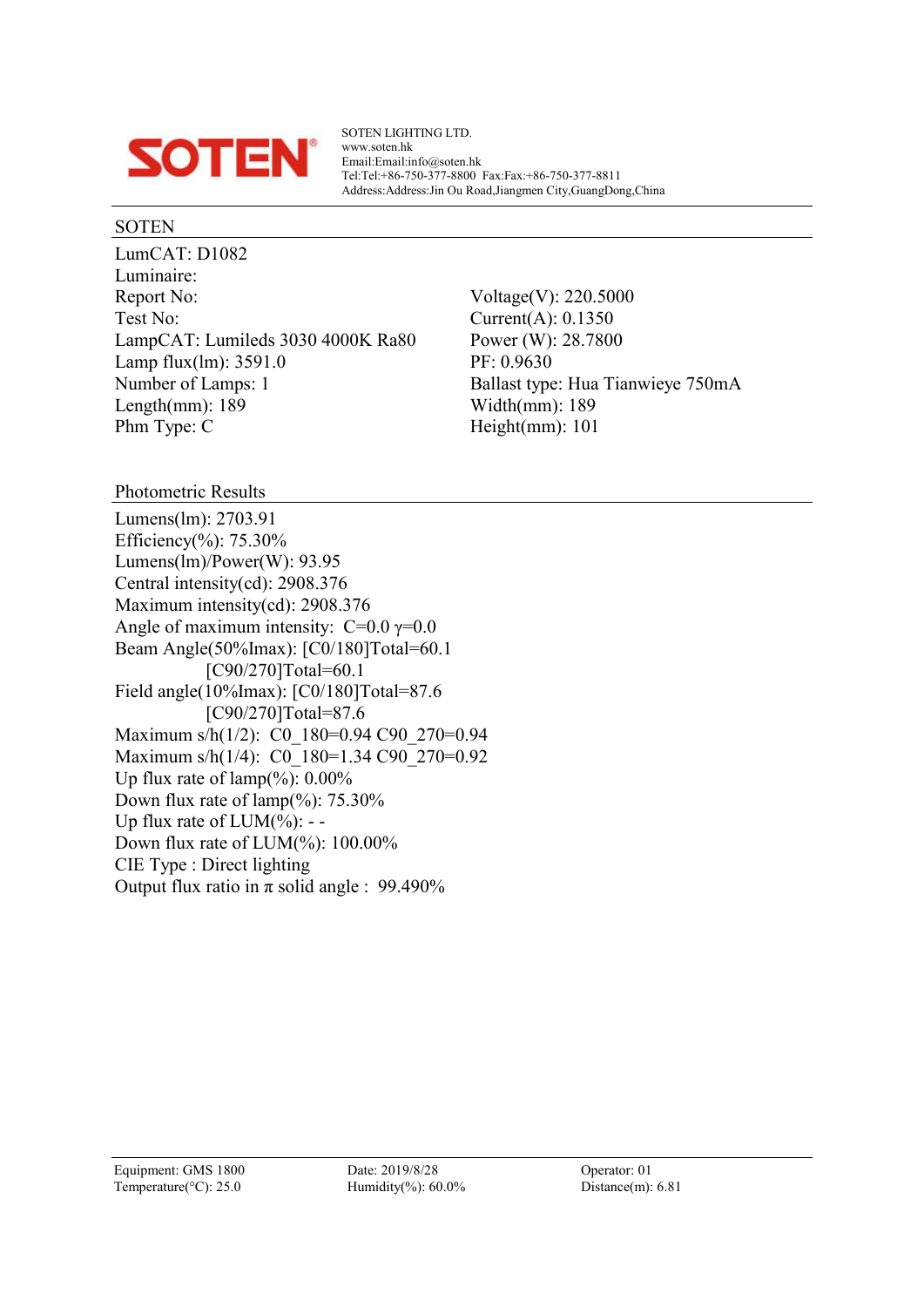# Zonal flux distribution table Page: 2 Total:15

| $\gamma$ <sup>(°)</sup> | Average $I(cd)$ | Zonal $F(lm)$ | Sum F(lm) | Eff Flux $(\% )$ | Eff Sum $(\% )$ |
|-------------------------|-----------------|---------------|-----------|------------------|-----------------|
| 0.0                     | 2908.375        | .000          | .000      | .000%            | .000%           |
| 5.0                     | 2872.692        | 69.111        | 69.111    | 1.925%           | 1.925%          |
| 10.0                    | 2789.258        | 202.546       | 271.657   | 5.640%           | 7.565%          |
| 15.0                    | 2622.902        | 321.046       | 592.703   | 8.940%           | 16.505%         |
| 20.0                    | 2362.580        | 410.874       | 1003.576  | 11.442%          | 27.947%         |
| 25.0                    | 1968.986        | 454.301       | 1457.878  | 12.651%          | 40.598%         |
| 30.0                    | 1458.921        | 433.805       | 1891.682  | 12.080%          | 52.678%         |
| 35.0                    | 958.183         | 355.935       | 2247.617  | 9.912%           | 62.590%         |
| 40.0                    | 539.949         | 249.952       | 2497.569  | 6.961%           | 69.551%         |
| 45.0                    | 210.114         | 138.880       | 2636.450  | 3.867%           | 73.418%         |
| 50.0                    | 17.958          | 46.085        | 2682.535  | 1.283%           | 74.702%         |
| 55.0                    | 5.754           | 5.156         | 2687.691  | .144%            | 74.845%         |
| 60.0                    | 4.780           | 2.435         | 2690.126  | .068%            | 74.913%         |
| 65.0                    | 4.362           | 2.222         | 2692.348  | .062%            | 74.975%         |
| 70.0                    | 4.269           | 2.185         | 2694.534  | .061%            | 75.036%         |
| 75.0                    | 6.125           | 2.717         | 2697.250  | .076%            | 75.111%         |
| 80.0                    | 3.898           | 2.682         | 2699.932  | .075%            | 75.186%         |
| 85.0                    | 3.619           | 2.043         | 2701.975  | .057%            | 75.243%         |
| 90.0                    | 3.434           | 1.931         | 2703.906  | .054%            | 75.297%         |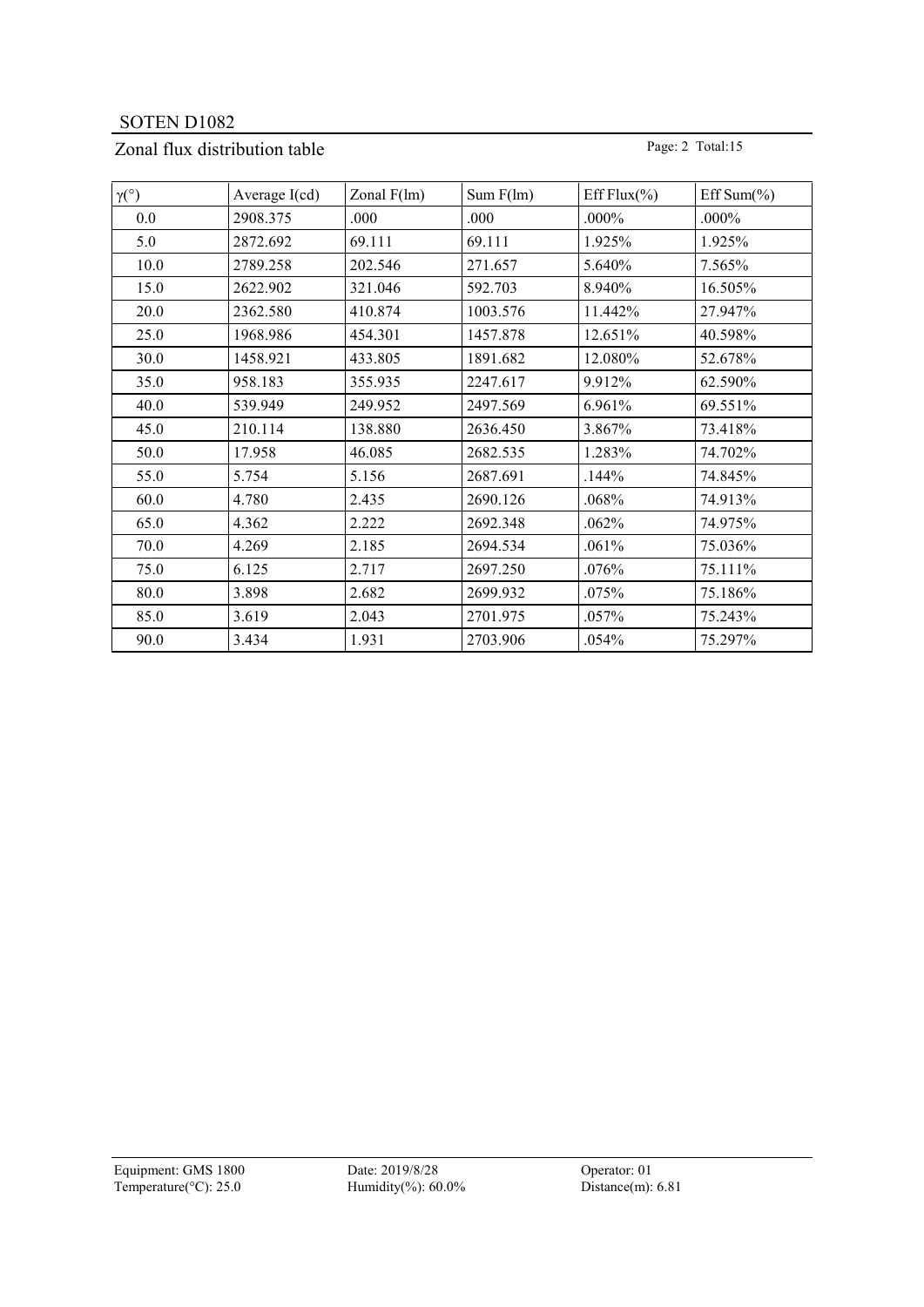# Zonal flux distribution table Page: 3 Total:15

|           | ZONAL LUMEN SUMMARY |           |           |  |  |  |  |
|-----------|---------------------|-----------|-----------|--|--|--|--|
| Zone      | Lumens              | $\%$ Lamp | $\%$ Fixt |  |  |  |  |
| $0 - 30$  | 1891.68             | 52.68%    | 69.96%    |  |  |  |  |
| $0-40$    | 2497.57             | 69.55%    | 92.37%    |  |  |  |  |
| 0-60      | 2690.13             | 74.91%    | 99.49%    |  |  |  |  |
| $0 - 90$  | 2701.98             | 75.24%    | 99.93%    |  |  |  |  |
| $0 - 120$ | 2701.98             | 75.24%    | 99.93%    |  |  |  |  |
| $0 - 180$ | 2703.91             | 75.30%    | 100.00%   |  |  |  |  |
| 60-90     | 14.28               | 0.40%     | $0.53\%$  |  |  |  |  |
| 90-120    | 0.00                | $0.00\%$  | $0.00\%$  |  |  |  |  |
| 90-130    | 0.00                | $0.00\%$  | $0.00\%$  |  |  |  |  |
| 90-150    | 0.00                | $0.00\%$  | $0.00\%$  |  |  |  |  |
| 90-180    | 0.00                | $0.00\%$  | $0.00\%$  |  |  |  |  |
| 0-33.81   | 2163.13             | 60.24%    | 80.00%    |  |  |  |  |
|           |                     |           |           |  |  |  |  |

#### ZONAL LUMEN SUMMARY

| $0 - 10$ | 271.66   |
|----------|----------|
| 10-20    | 731.92   |
| 20-30    | 888.11   |
| 30-40    | 605.89   |
| 40-50    | 184.97   |
| 50-60    | 7.59     |
| 60-70    | 4.41     |
| 70-80    | 5.40     |
| 80-90    | 2.04     |
| 90-100   | 0.00     |
| 100-110  | 0.00     |
| 110-120  | 0.00     |
| 120-130  | 0.00     |
| 130-140  | 0.00     |
| 140-150  | 0.00     |
| 150-160  | 0.00     |
| 160-170  | 0.00     |
| 170-180  | $0.00\,$ |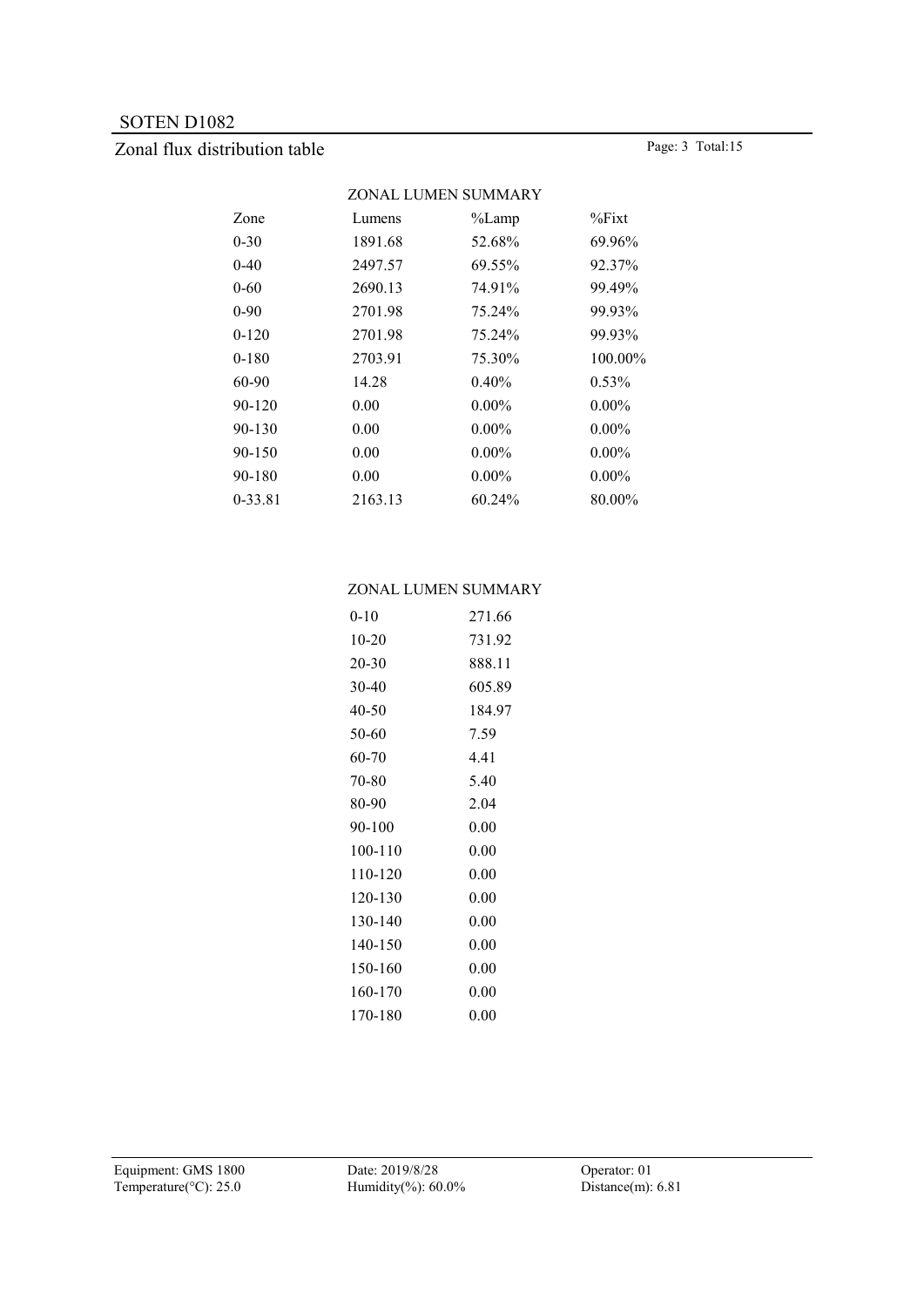Light Distribution Curve [Unit:cd] Page: 4 Total:15

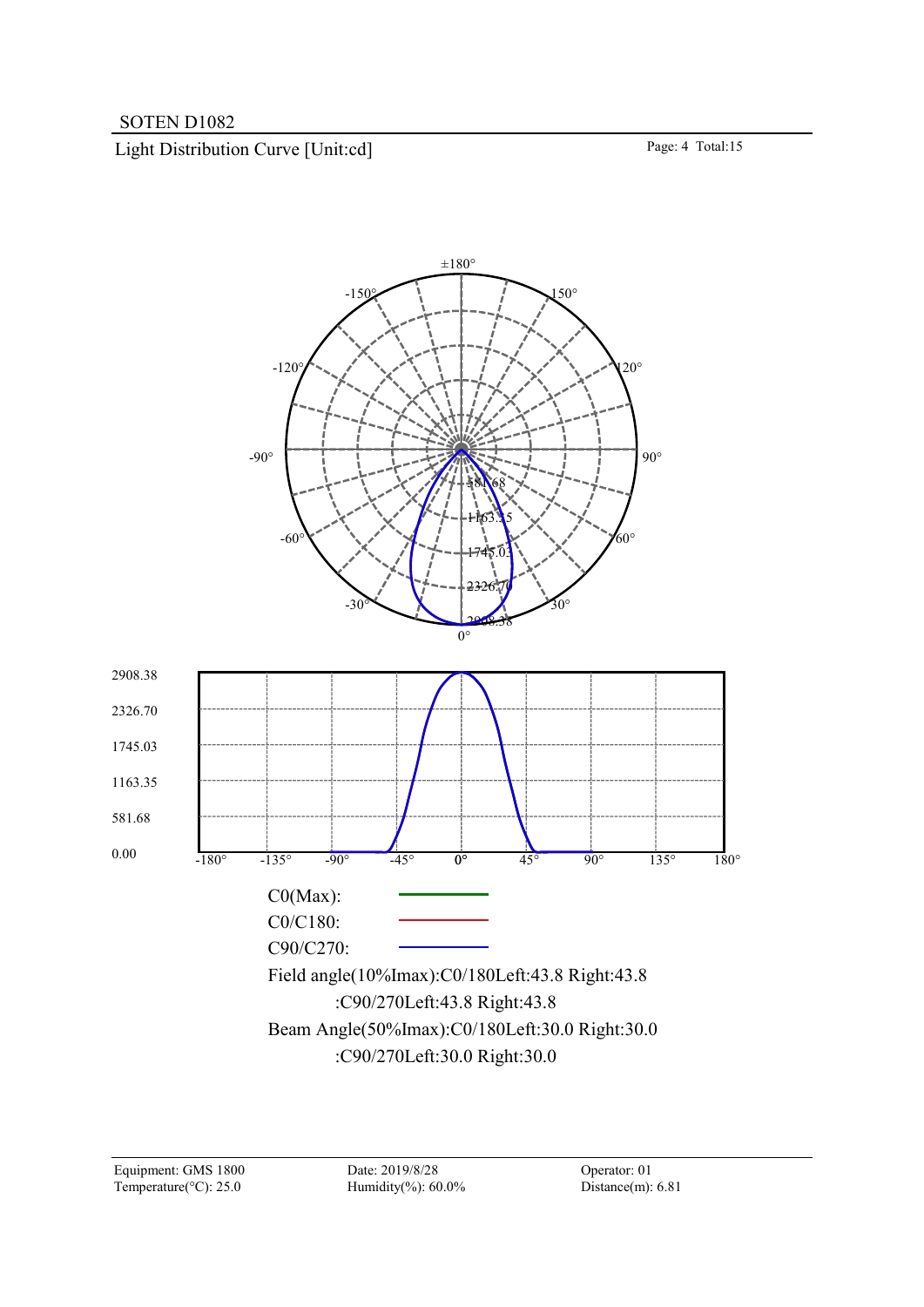Lux distance Curve Page: 5 Total:15



Max, Ave Beam angle of C0plane60.45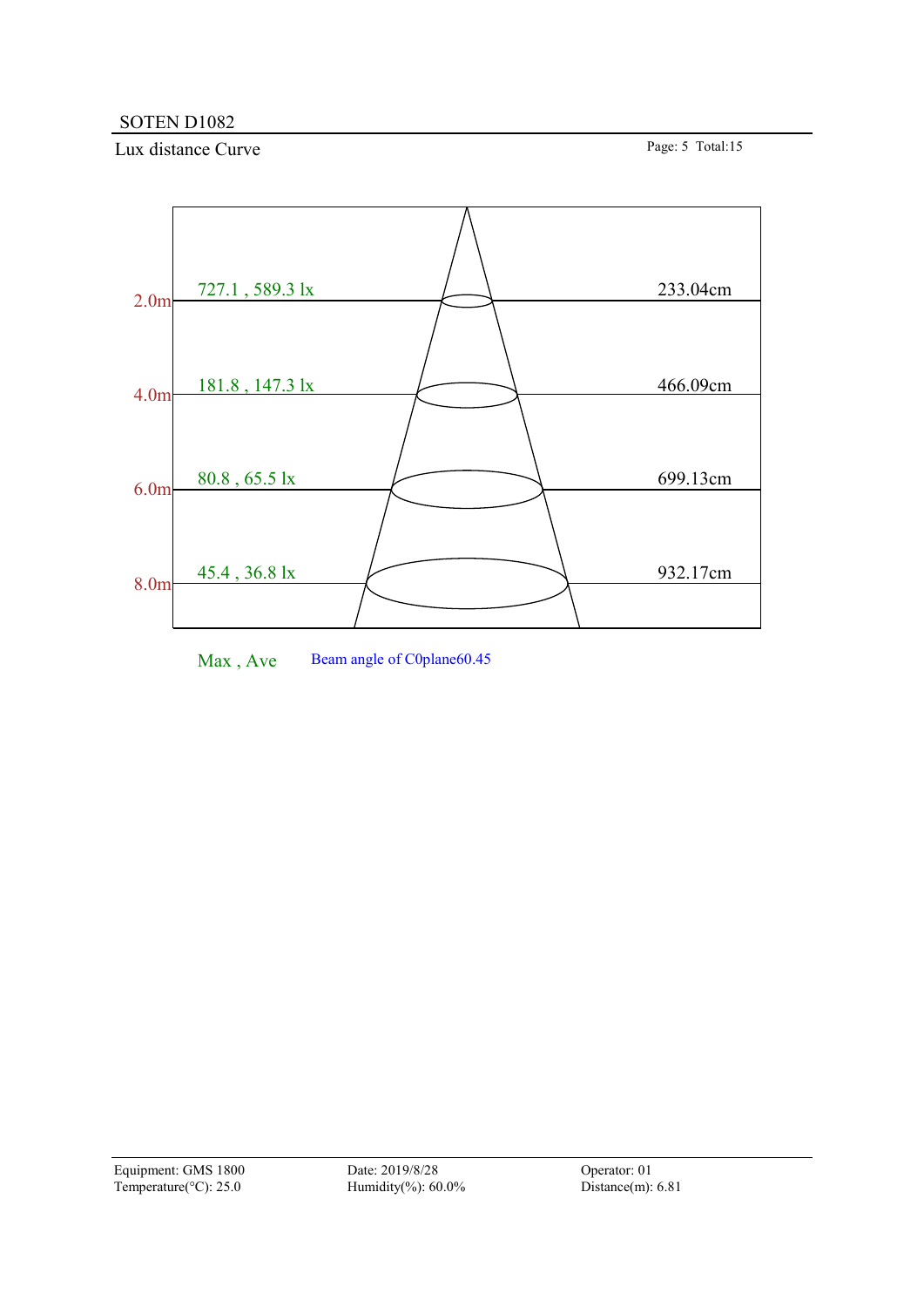# ISO-Intensity(V-H) Page: 6 Total:15



Temperature( $°C$ ): 25.0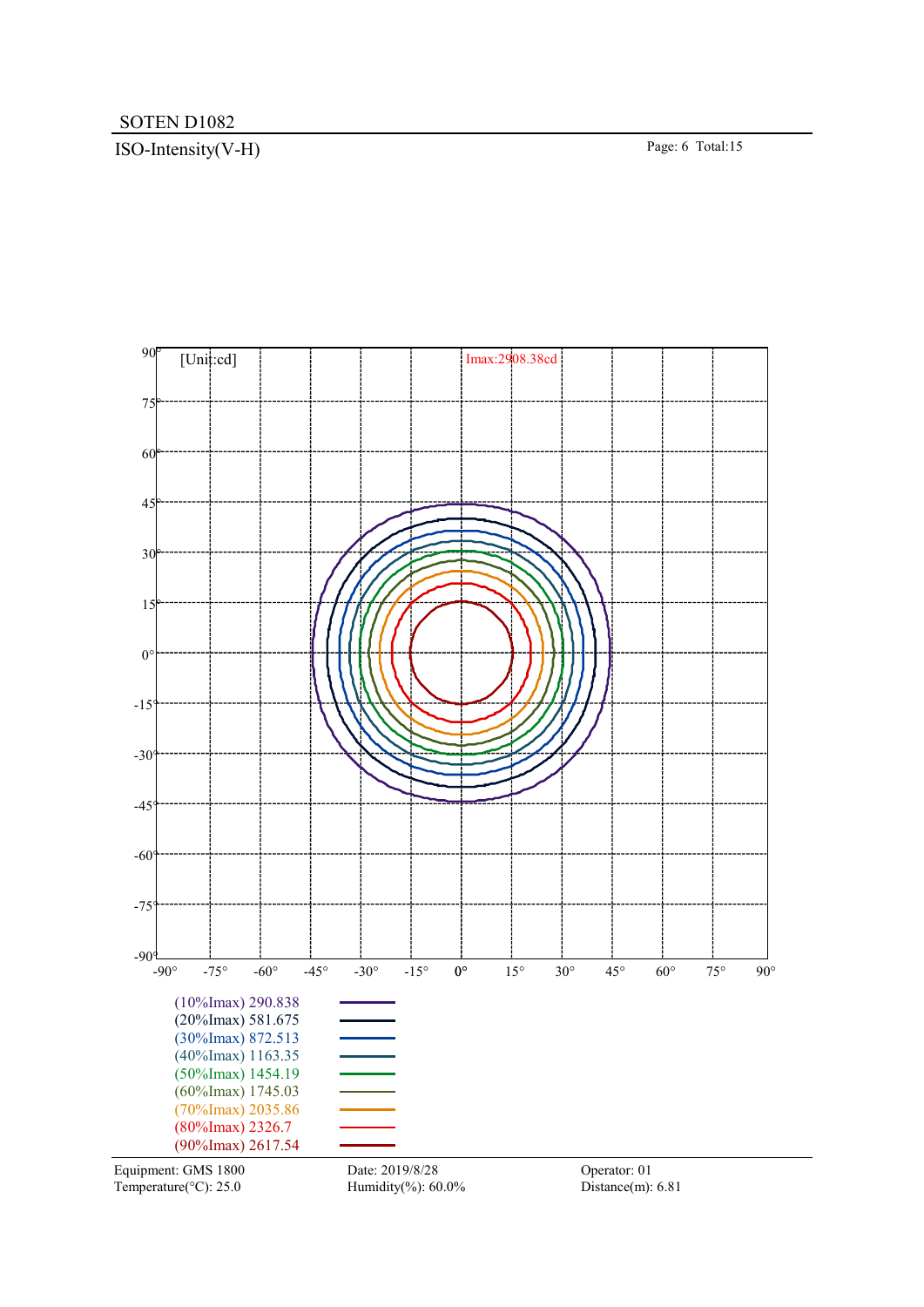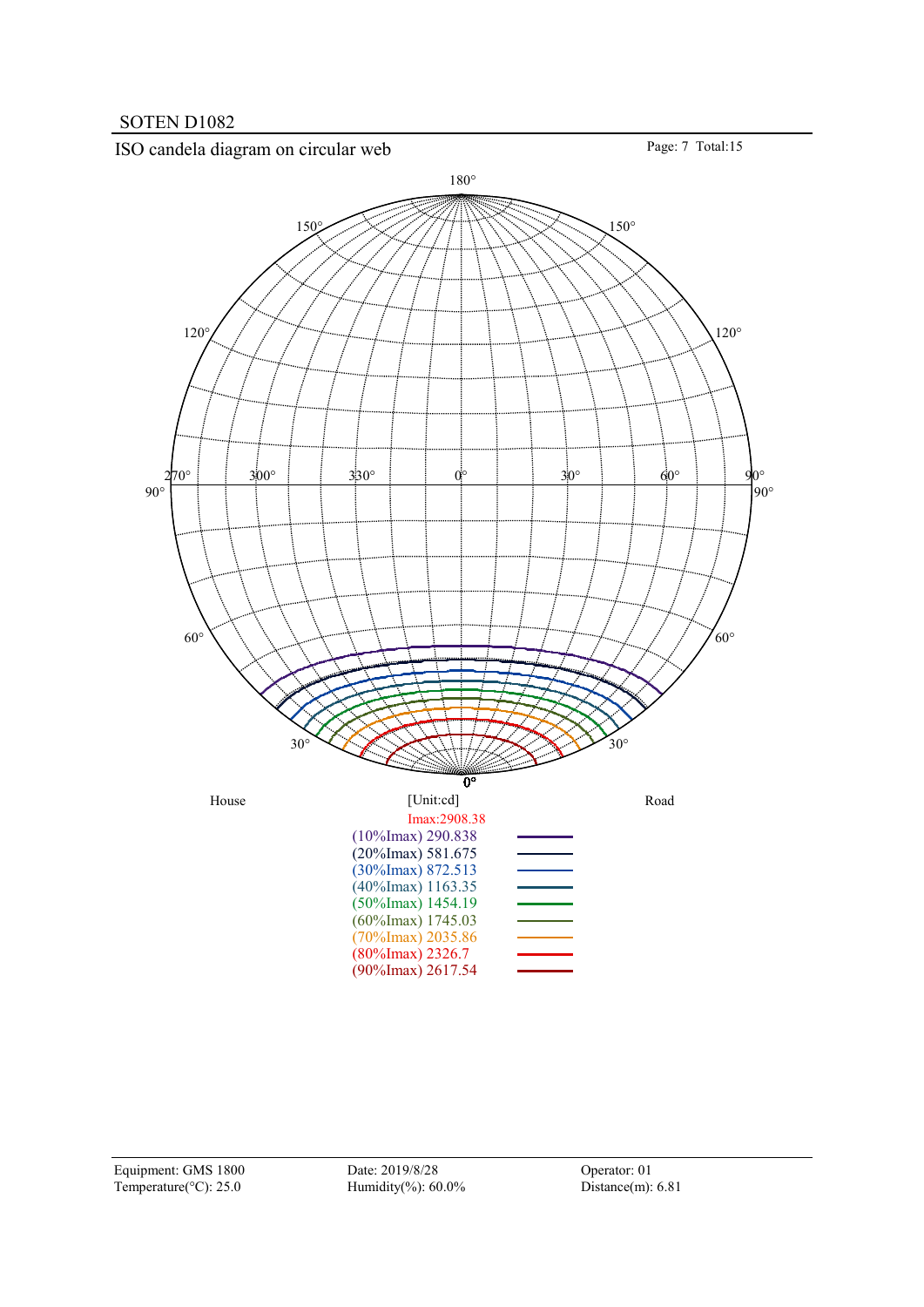# ISO illuminance diagram Page: 8 Total:15

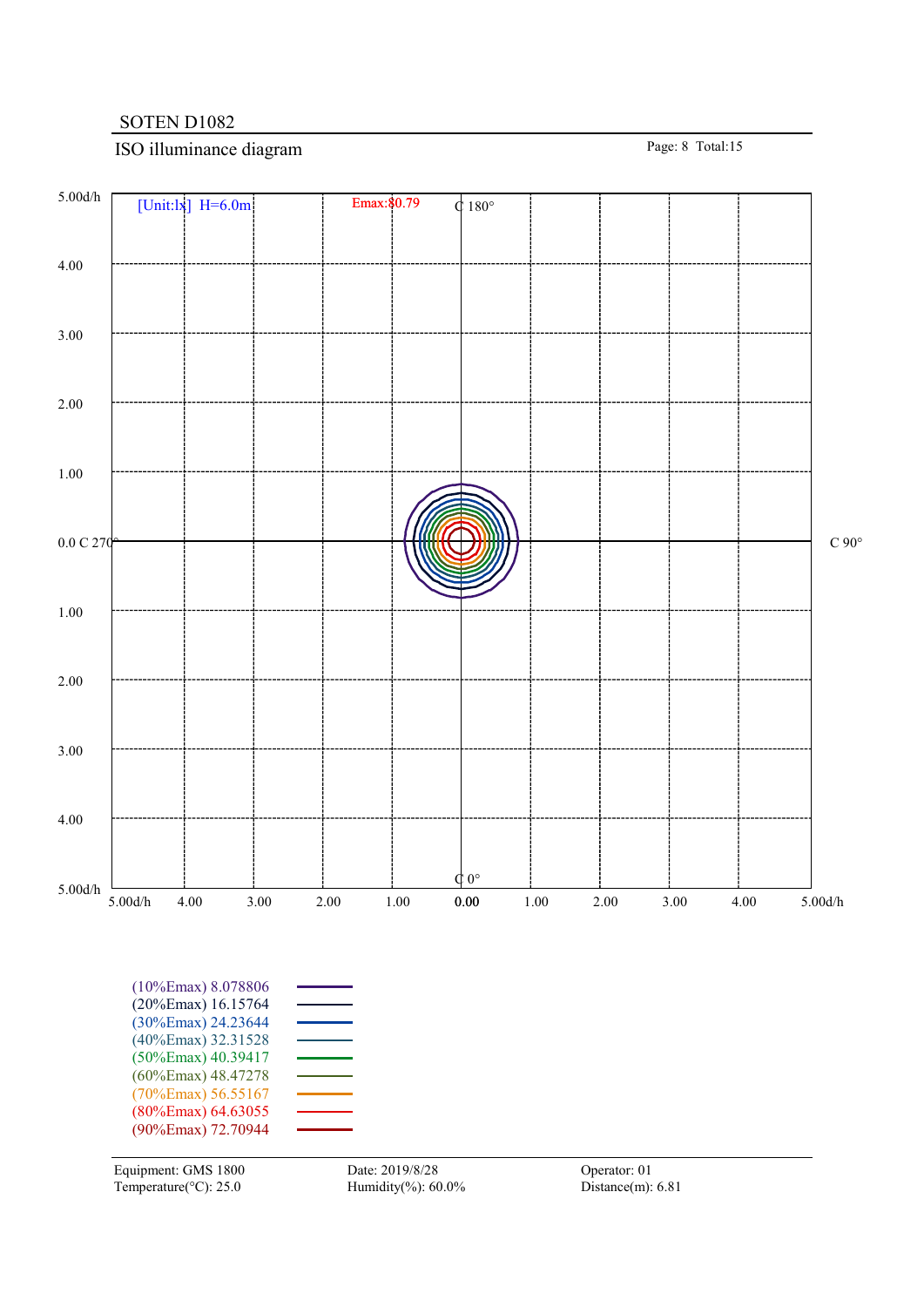# Space ISO Lux diagram Page: 9 Total:15

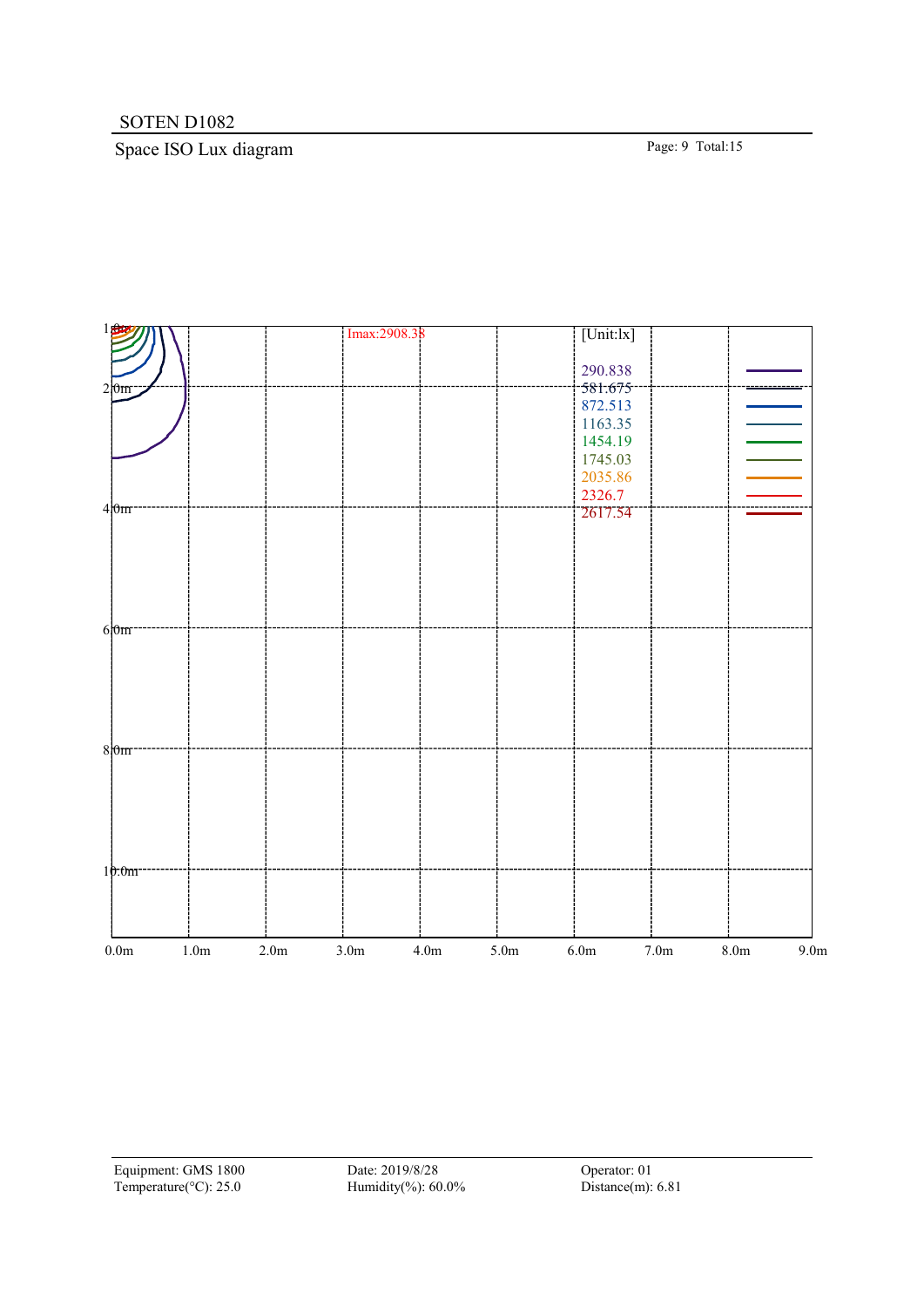| Luminance Table |      |     |     |     |     |     |     |     |     |  |  |
|-----------------|------|-----|-----|-----|-----|-----|-----|-----|-----|--|--|
| $\sim$          | 45   | 50  | 55  | 60  | 65  | 70  | 75  | 80  | 85  |  |  |
| C <sub>0</sub>  | 5421 | 478 | 159 | 139 | 135 | 142 | 221 | 156 | 164 |  |  |
| C45             | 4738 | 411 | 135 | 116 | 110 | 114 | 173 | 119 | 121 |  |  |
| C90             | 5421 | 478 | 159 | 139 | 135 | 142 | 221 | 156 | 164 |  |  |

# Luminance Limitting Curve(no luminous side) Page: 10 Total:15

| L横(65) | L纵(65) | L45(65) | L横(75) | L纵(75) | L45(75) | L横(85) | L纵(85) | L45(85) |
|--------|--------|---------|--------|--------|---------|--------|--------|---------|
| 289    | 289    | 289     | 663    | 663    | 663     | 1163   | 1163   | 1163    |

Glare Table

| Glare | Quality |      | Service Values Illuminance(lx) |      |             |              |              |              |              |  |  |
|-------|---------|------|--------------------------------|------|-------------|--------------|--------------|--------------|--------------|--|--|
| 1.15  | A       | 2000 | 1000                           | 500  | $\leq$ =300 |              |              |              |              |  |  |
| 1.5   | B       |      | 2000                           | 1000 | 500         | $\leq$ = 300 |              |              |              |  |  |
| 1.85  |         |      |                                | 2000 | 1000        | 500          | $\leq$ = 300 |              |              |  |  |
| 2.2   | D       |      |                                |      | 2000        | 1000         | 500          | $\leq$ = 300 |              |  |  |
| 2.55  | E       |      |                                |      |             | 2000         | 1000         | 500          | $\leq$ = 300 |  |  |
|       |         | a    | n                              | c    | d           | e            |              | g            | n            |  |  |

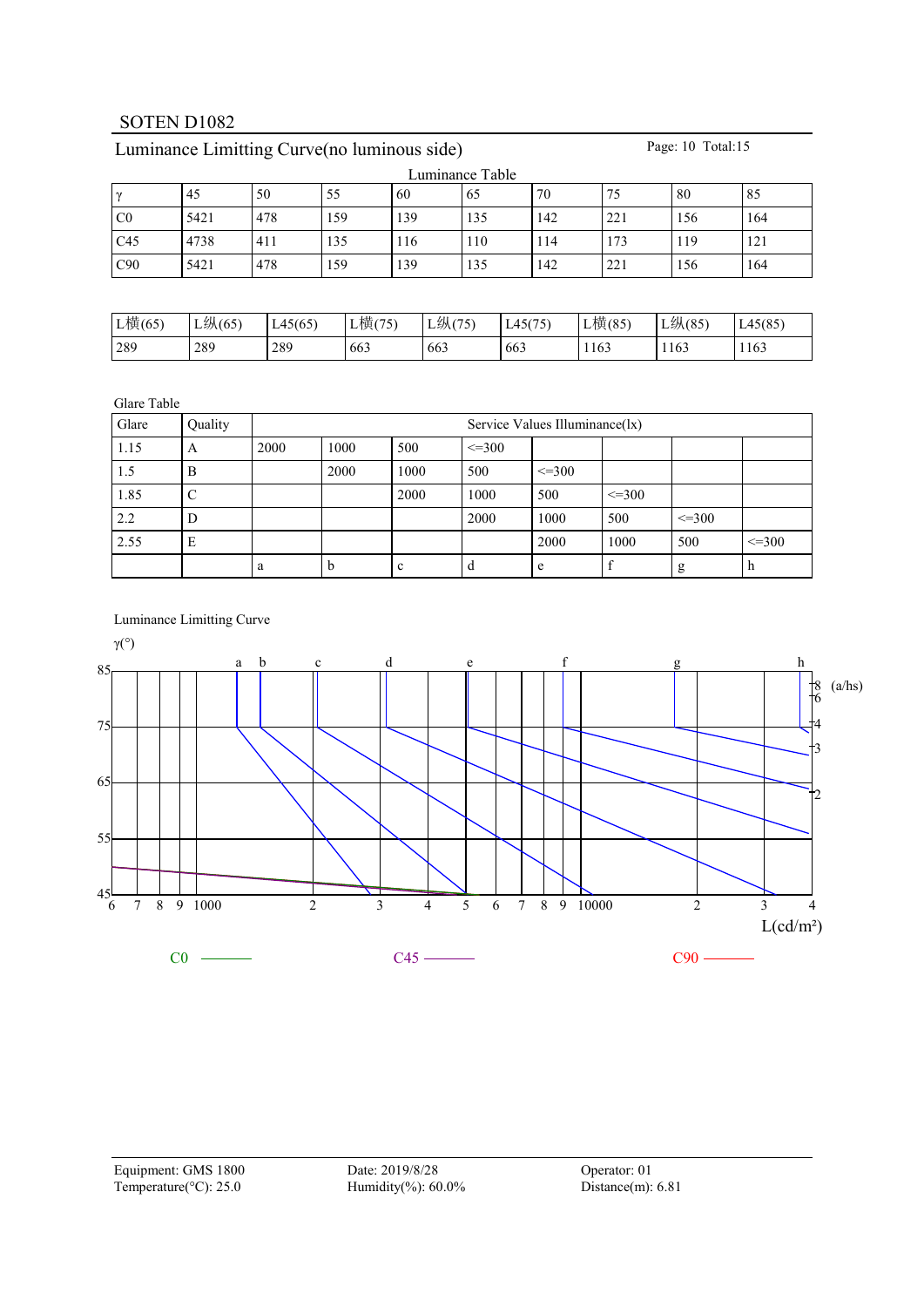|             | Rf of Ceiling                                     | $\overline{70}$  | $\overline{70}$  | $\overline{50}$  | $\overline{50}$ | $\overline{30}$   | $\overline{70}$  | $\overline{70}$  | $\overline{50}$  | $\overline{50}$ | $\overline{30}$   |  |
|-------------|---------------------------------------------------|------------------|------------------|------------------|-----------------|-------------------|------------------|------------------|------------------|-----------------|-------------------|--|
| Rf of Wall  |                                                   | $\overline{50}$  | $\overline{30}$  | $\overline{50}$  | $\overline{30}$ | $\overline{30}$   | $\overline{50}$  | $\overline{30}$  | $\overline{50}$  | $\overline{30}$ | $\overline{30}$   |  |
| Rf of Floor |                                                   | $\overline{20}$  | $\overline{20}$  | 20               | $\overline{20}$ | $\overline{20}$   | $\overline{20}$  | $\overline{20}$  | $\overline{20}$  | $\overline{20}$ | $\overline{20}$   |  |
|             | Room dimensions                                   |                  |                  | Viewed crosswise |                 |                   |                  |                  | Viewed endwise   |                 |                   |  |
| $\mathbf X$ | $\mathbf Y$                                       |                  |                  |                  |                 |                   |                  |                  |                  |                 |                   |  |
| 2H          | $\overline{2H}$                                   | $\overline{9.0}$ | $\overline{9.9}$ | $\overline{9.3}$ | 10.1            | $\overline{10.3}$ | $\overline{9.0}$ | $\overline{9.9}$ | $\overline{9.3}$ | 10.1            | $\overline{10.3}$ |  |
|             | 3H                                                | 8.9              | 9.6              | 9.2              | 9.9             | 10.1              | 8.9              | 9.6              | 9.2              | 9.9             | 10.1              |  |
|             | 4H                                                | 8.7              | 9.3              | 9.0              | 9.6             | 9.9               | 8.7              | 9.3              | 9.0              | 9.6             | 9.9               |  |
|             | 6H                                                | 8.7              | 9.3              | 9.0              | 9.6             | 10.0              | 8.7              | 9.3              | 9.0              | 9.6             | $10.0\,$          |  |
|             | 8H                                                | 8.7              | 9.3              | 9.1              | 9.6             | 10.0              | 8.7              | 9.3              | 9.1              | 9.6             | 10.0              |  |
|             | 12H                                               | 8.5              | 9.0              | 8.9              | 9.4             | 9.8               | 8.5              | 9.0              | 8.9              | 9.4             | 9.8               |  |
| 4H          | 2H                                                | 8.7              | 9.3              | 9.0              | 9.6             | 9.9               | 8.7              | 9.3              | 9.0              | 9.6             | 9.9               |  |
|             | 3H                                                | 8.5              | 9.0              | 8.9              | 9.3             | 9.7               | 8.5              | 9.0              | 8.9              | 9.3             | 9.7               |  |
|             | 4H                                                | 8.5              | 9.0              | 8.9              | 9.4             | 9.7               | 8.5              | 9.0              | 8.9              | 9.4             | 9.7               |  |
|             | $6H$                                              | 8.5              | 9.0              | 8.9              | 9.4             | 9.8               | 8.5              | 9.0              | 8.9              | 9.4             | 9.8               |  |
|             | 8H                                                | 8.3              | 8.6              | $8.8\,$          | 9.0             | 9.5               | 8.3              | 8.6              | $8.8\,$          | 9.0             | 9.5               |  |
|             | 12H                                               | 8.3              | 8.6              | $8.8\,$          | 9.1             | 9.6               | 8.3              | 8.6              | 8.8              | 9.1             | 9.6               |  |
| 8H          | 4H                                                | 8.3              | 8.6              | 8.8              | 9.0             | 9.5               | 8.3              | 8.6              | 8.8              | 9.0             | 9.5               |  |
|             | 6H                                                | 8.3              | 8.6              | 8.8              | 9.1             | 9.6               | 8.3              | 8.6              | 8.8              | 9.1             | 9.6               |  |
|             | 8H                                                | 8.3              | 8.6              | $8.8\,$          | 9.1             | 9.6               | 8.3              | 8.6              | 8.8              | 9.1             | 9.6               |  |
|             | 12H                                               | 8.3              | 8.6              | $8.8\,$          | 9.1             | 9.6               | 8.3              | 8.6              | 8.8              | 9.1             | 9.6               |  |
| 12H         | 4H                                                | 8.3              | 8.6              | $8.8\,$          | 9.0             | 9.5               | 8.3              | 8.6              | 8.8              | 9.0             | 9.5               |  |
|             | 6H                                                | 8.3              | 8.6              | $8.8\,$          | 9.1             | 9.6               | 8.3              | 8.6              | 8.8              | 9.1             | 9.6               |  |
|             | $8\mathrm{H}$                                     | 8.3              | 8.6              | 8.8              | 9.1             | 9.6               | 8.3              | 8.6              | 8.8              | 9.1             | 9.6               |  |
|             | Variation with the observer position at spacings: |                  |                  |                  |                 |                   |                  |                  |                  |                 |                   |  |
|             | $S = 1.0H$                                        |                  |                  | $4.4/-17.3$      |                 |                   |                  |                  | $4.4/-17.3$      |                 |                   |  |
|             | $S = 1.5H$                                        |                  |                  | $7.2/-15.6$      |                 |                   |                  |                  | $7.2/-15.6$      |                 |                   |  |
|             | $S = 2.0H$                                        |                  |                  | $9.2/-14.8$      |                 |                   |                  |                  | $9.2/-14.8$      |                 |                   |  |
|             | Standard tables:                                  |                  |                  | BK <sub>0</sub>  |                 |                   |                  |                  | BK <sub>0</sub>  |                 |                   |  |
|             | Uncorrected UGR                                   |                  |                  | $-5.0$           |                 |                   |                  |                  | $-5.0$           |                 |                   |  |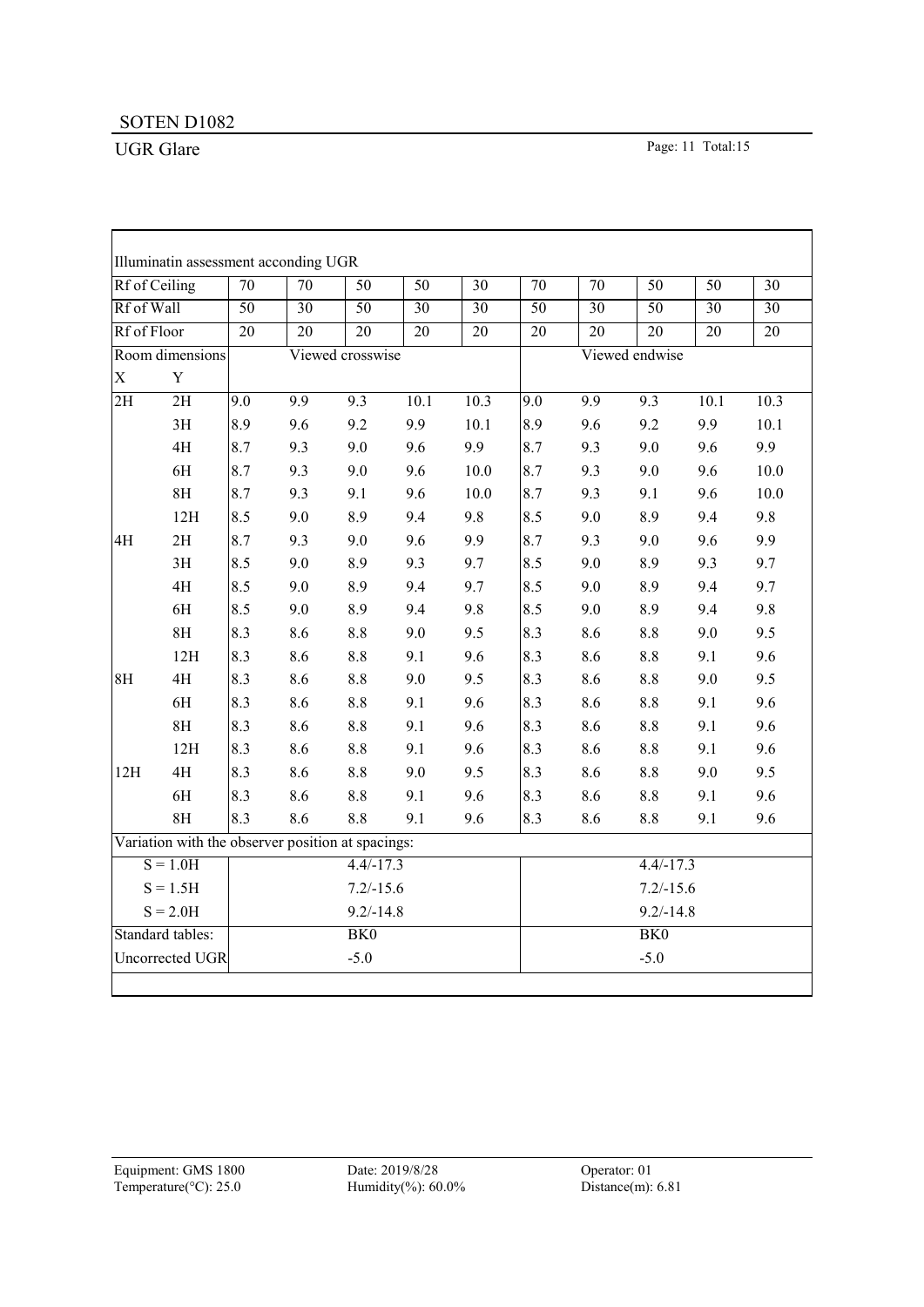# Budgetary Estimate Table Page: 12 Total:15



Equipment: GMS 1800 Date: 2019/8/28 Operator: 01<br>
Temperature(°C): 25.0 Humidity(%): 60.0% Distance(m): 6.81 Temperature( $^{\circ}$ C): 25.0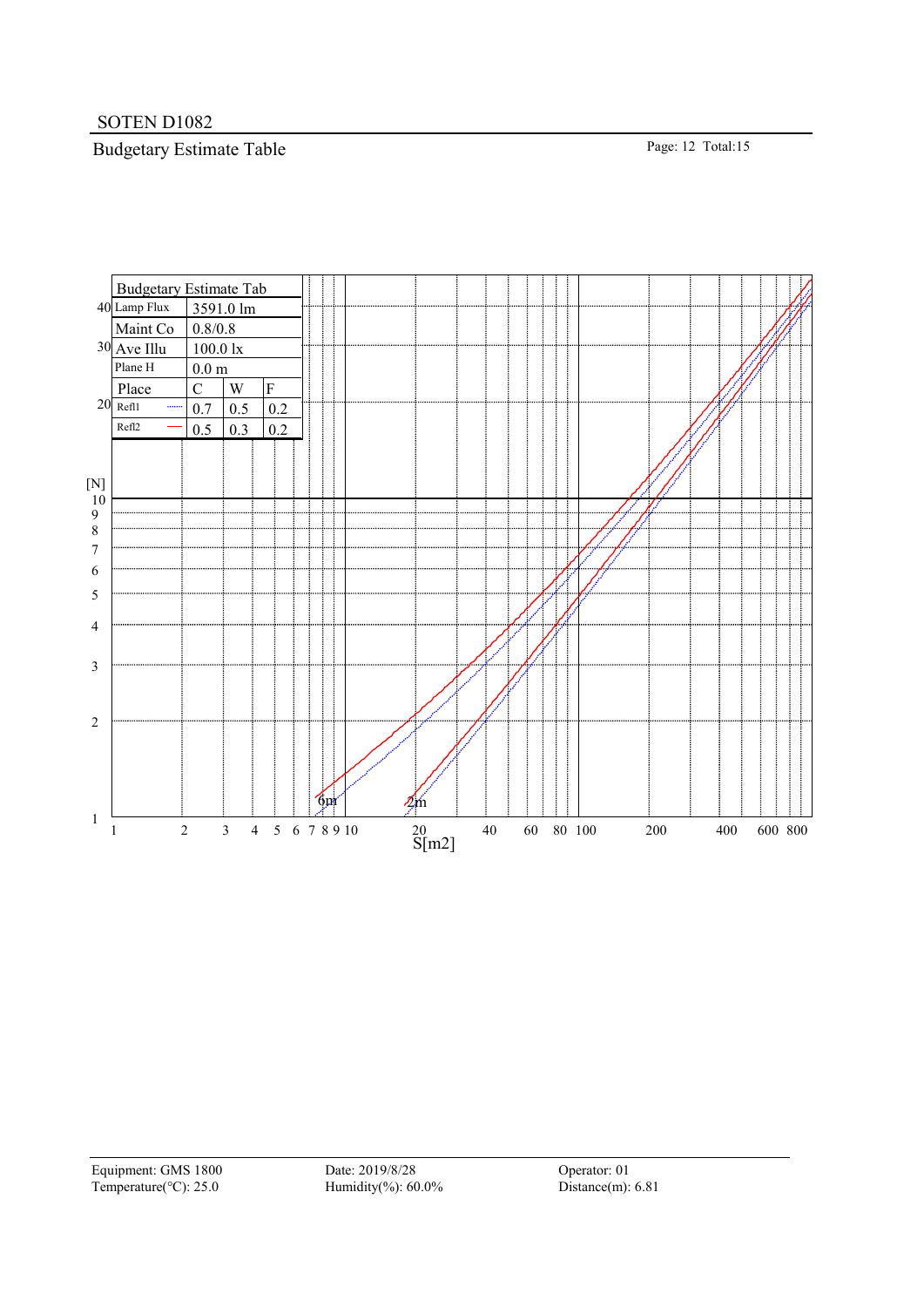# Utilization factor table for indoor luminaire Page: 13 Total:15

| <b>RHOCC</b> |                                           | 80   |      |      | 70   |      |      | 50   |      |      | 30   |      |      | 10   |      | $\mathbf{0}$ |
|--------------|-------------------------------------------|------|------|------|------|------|------|------|------|------|------|------|------|------|------|--------------|
| <b>RHOW</b>  | 50                                        | 30   | 10   | 50   | 30   | 10   | 50   | 30   | 10   | 50   | 30   | 10   | 50   | 30   | 10   | $\mathbf{0}$ |
| <b>RCR</b>   | COEFFCIENTS OF UTILIZATION RHOFC=20<br>CU |      |      |      |      |      |      |      |      |      |      |      |      |      |      |              |
| $\mathbf{0}$ | 0.90                                      | 0.90 | 0.90 | 0.88 | 0.88 | 0.88 | 0.84 | 0.84 | 0.84 | 0.80 | 0.80 | 0.80 | 0.77 | 0.77 | 0.77 | 0.75         |
| $\perp$      | 0.83                                      | 0.81 | 0.80 | 0.82 | 0.80 | 0.78 | 0.79 | 0.77 | 0.76 | 0.76 | 0.75 | 0.74 | 0.73 | 0.72 | 0.72 | 0.70         |
| 2            | 0.77                                      | 0.74 | 0.72 | 0.76 | 0.73 | 0.71 | 0.74 | 0.71 | 0.70 | 0.72 | 0.70 | 0.68 | 0.69 | 0.68 | 0.67 | 0.65         |
| 3            | 0.72                                      | 0.68 | 0.65 | 0.71 | 0.68 | 0.65 | 0.69 | 0.66 | 0.64 | 0.67 | 0.65 | 0.63 | 0.66 | 0.64 | 0.62 | 0.61         |
| 4            | 0.67                                      | 0.63 | 0.60 | 0.67 | 0.63 | 0.60 | 0.65 | 0.62 | 0.59 | 0.63 | 0.61 | 0.58 | 0.62 | 0.60 | 0.58 | 0.56         |
| 5            | 0.63                                      | 0.59 | 0.55 | 0.62 | 0.58 | 0.55 | 0.61 | 0.57 | 0.55 | 0.60 | 0.57 | 0.54 | 0.59 | 0.56 | 0.54 | 0.53         |
| 6            | 0.59                                      | 0.55 | 0.51 | 0.59 | 0.54 | 0.51 | 0.57 | 0.54 | 0.51 | 0.56 | 0.53 | 0.50 | 0.55 | 0.52 | 0.50 | 0.49         |
| 7            | 0.56                                      | 0.51 | 0.48 | 0.55 | 0.51 | 0.48 | 0.54 | 0.50 | 0.47 | 0.53 | 0.50 | 0.47 | 0.52 | 0.49 | 0.47 | 0.46         |
| 8            | 0.52                                      | 0.48 | 0.45 | 0.52 | 0.48 | 0.45 | 0.51 | 0.47 | 0.44 | 0.50 | 0.47 | 0.44 | 0.50 | 0.46 | 0.44 | 0.43         |
| 9            | 0.49                                      | 0.45 | 0.42 | 0.49 | 0.45 | 0.42 | 0.48 | 0.44 | 0.42 | 0.48 | 0.44 | 0.41 | 0.47 | 0.44 | 0.41 | 0.40         |
| 10           | 0.47                                      | 0.42 | 0.39 | 0.46 | 0.42 | 0.39 | 0.46 | 0.42 | 0.39 | 0.45 | 0.41 | 0.39 | 0.44 | 0.41 | 0.39 | 0.38         |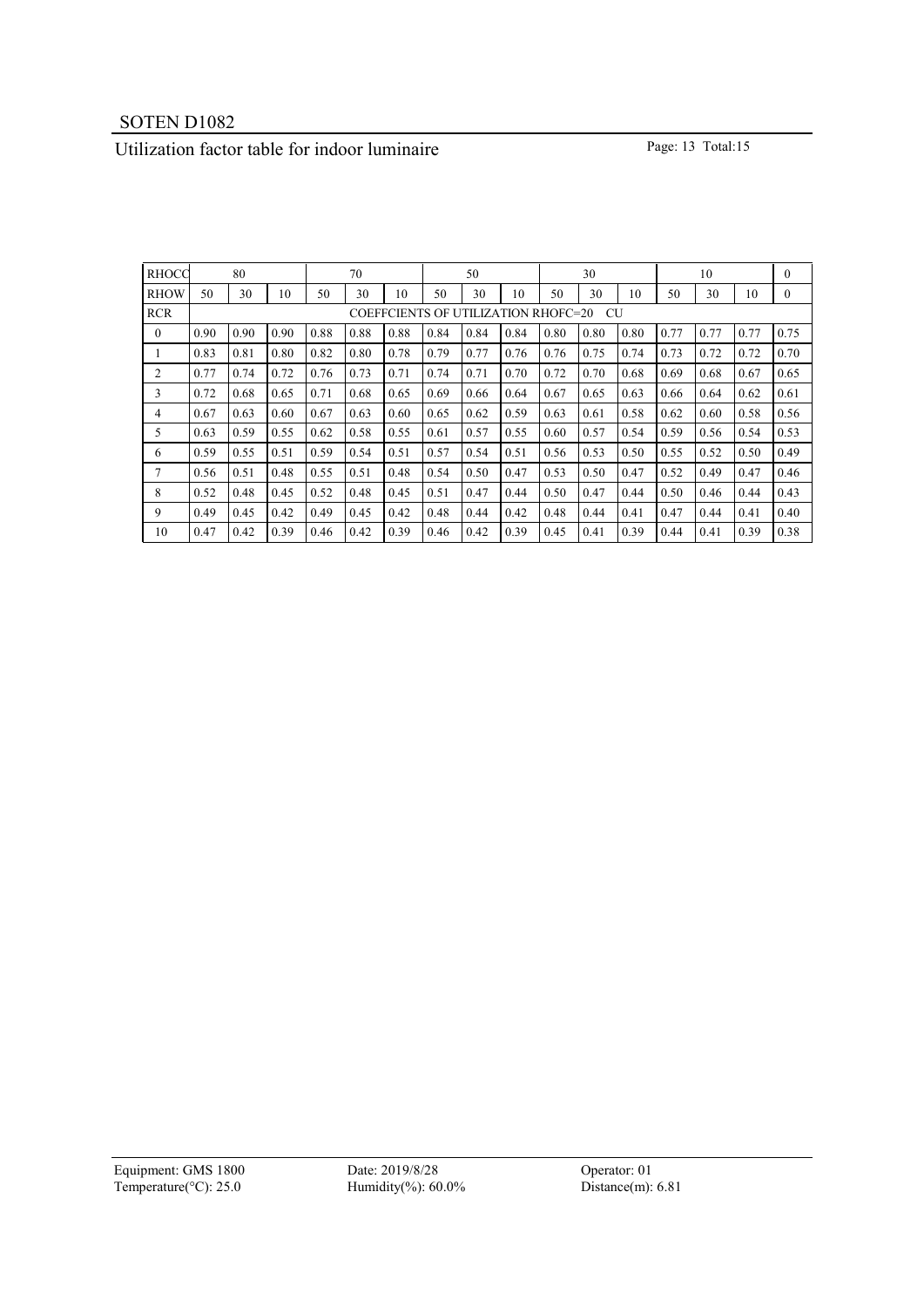# Coefficient Utilization Curve Page: 14 Total:15



Equipment: GMS 1800 Date: 2019/8/28 Operator: 01 Temperature(°C): 25.0 Humidity(%): 60.0% Distance(m): 6.81